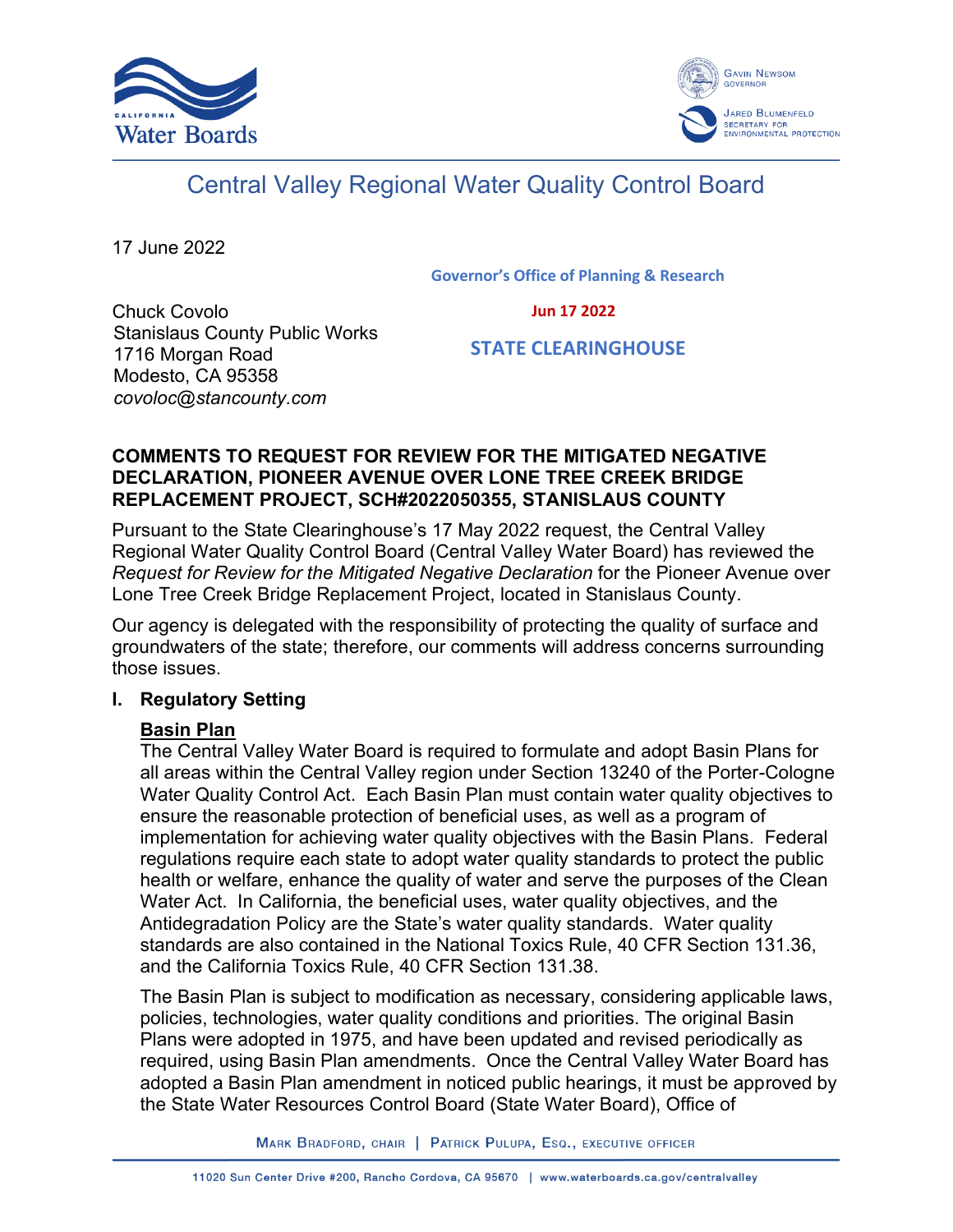Administrative Law (OAL) and in some cases, the United States Environmental Protection Agency (USEPA). Basin Plan amendments only become effective after they have been approved by the OAL and in some cases, the USEPA. Every three (3) years, a review of the Basin Plan is completed that assesses the appropriateness of existing standards and evaluates and prioritizes Basin Planning issues. For more information on the *Water Quality Control Plan for the Sacramento and San Joaquin River Basins*, please visit our website:

[http://www.waterboards.ca.gov/centralvalley/water\\_issues/basin\\_plans/](http://www.waterboards.ca.gov/centralvalley/water_issues/basin_plans/)

# **Antidegradation Considerations**

All wastewater discharges must comply with the Antidegradation Policy (State Water Board Resolution 68-16) and the Antidegradation Implementation Policy contained in the Basin Plan. The Antidegradation Implementation Policy is available on page 74 at:

https://www.waterboards.ca.gov/centralvalley/water\_issues/basin\_plans/sacsjr\_2018 05.pdf

In part it states:

*Any discharge of waste to high quality waters must apply best practicable treatment or control not only to prevent a condition of pollution or nuisance from occurring, but also to maintain the highest water quality possible consistent with the maximum benefit to the people of the State.*

*This information must be presented as an analysis of the impacts and potential impacts of the discharge on water quality, as measured by background concentrations and applicable water quality objectives.*

The antidegradation analysis is a mandatory element in the National Pollutant Discharge Elimination System and land discharge Waste Discharge Requirements (WDRs) permitting processes. The environmental review document should evaluate potential impacts to both surface and groundwater quality.

#### **II. Permitting Requirements**

# **Construction Storm Water General Permit**

Dischargers whose project disturb one or more acres of soil or where projects disturb less than one acre but are part of a larger common plan of development that in total disturbs one or more acres, are required to obtain coverage under the General Permit for Storm Water Discharges Associated with Construction and Land Disturbance Activities (Construction General Permit), Construction General Permit Order No. 2009-0009-DWQ. Construction activity subject to this permit includes clearing, grading, grubbing, disturbances to the ground, such as stockpiling, or excavation, but does not include regular maintenance activities performed to restore the original line, grade, or capacity of the facility. The Construction General Permit requires the development and implementation of a Storm Water Pollution Prevention Plan (SWPPP). For more information on the Construction General Permit, visit the State Water Resources Control Board website at: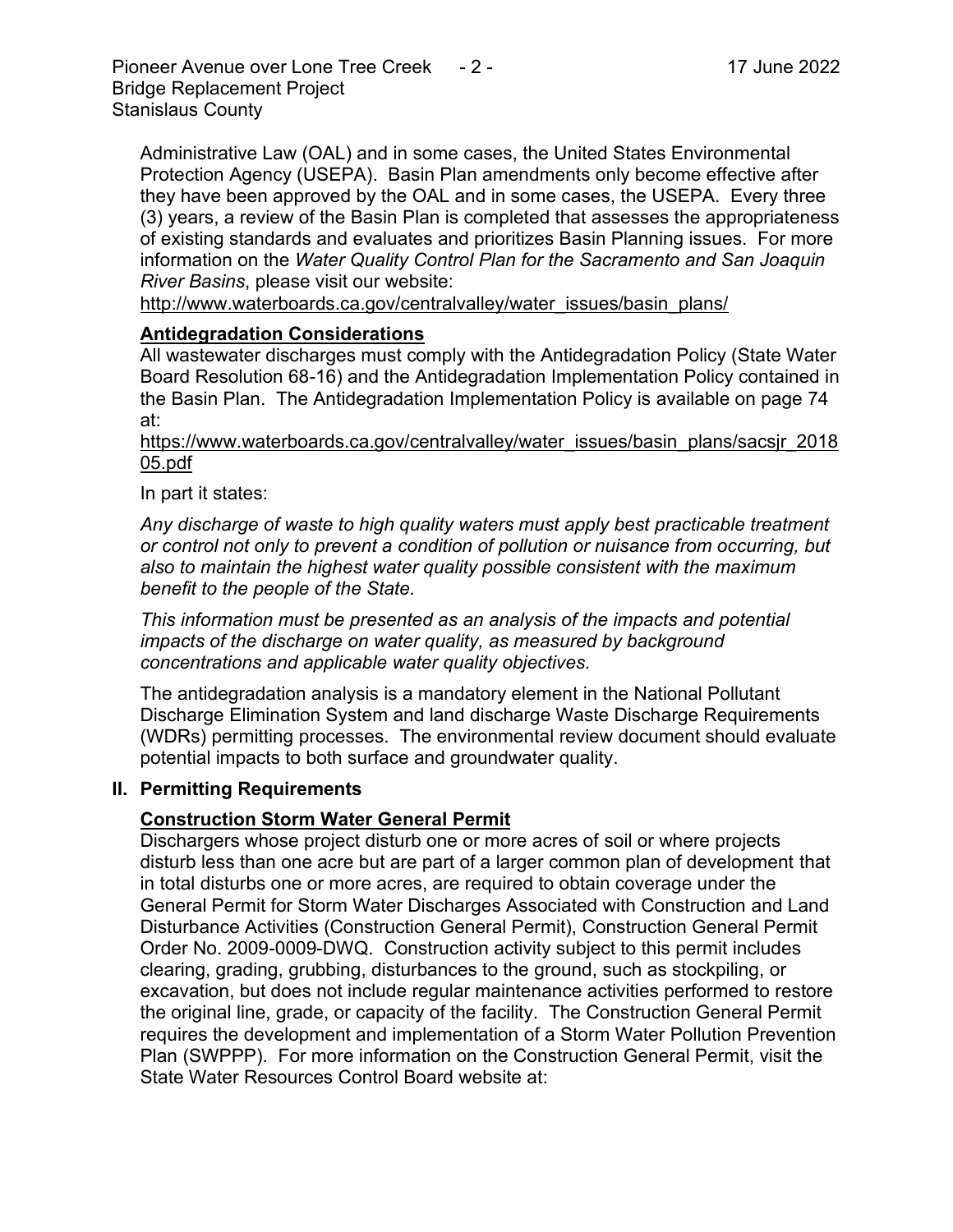[http://www.waterboards.ca.gov/water\\_issues/programs/stormwater/constpermits.sht](http://www.waterboards.ca.gov/water_issues/programs/stormwater/constpermits.shtml) [ml](http://www.waterboards.ca.gov/water_issues/programs/stormwater/constpermits.shtml)

# **Phase I and II Municipal Separate Storm Sewer System (MS4) Permits<sup>1</sup>**

The Phase I and II MS4 permits require the Permittees reduce pollutants and runoff flows from new development and redevelopment using Best Management Practices (BMPs) to the maximum extent practicable (MEP). MS4 Permittees have their own development standards, also known as Low Impact Development (LID)/postconstruction standards that include a hydromodification component. The MS4 permits also require specific design concepts for LID/post-construction BMPs in the early stages of a project during the entitlement and CEQA process and the development plan review process.

For more information on which Phase I MS4 Permit this project applies to, visit the Central Valley Water Board website at:

http://www.waterboards.ca.gov/centralvalley/water\_issues/storm\_water/municipal\_p ermits/

For more information on the Phase II MS4 permit and who it applies to, visit the State Water Resources Control Board at:

http://www.waterboards.ca.gov/water\_issues/programs/stormwater/phase\_ii\_munici pal.shtml

#### **Industrial Storm Water General Permit**

Storm water discharges associated with industrial sites must comply with the regulations contained in the Industrial Storm Water General Permit Order No. 2014- 0057-DWQ. For more information on the Industrial Storm Water General Permit, visit the Central Valley Water Board website at:

http://www.waterboards.ca.gov/centralvalley/water\_issues/storm\_water/industrial\_ge neral\_permits/index.shtml

# **Clean Water Act Section 404 Permit**

If the project will involve the discharge of dredged or fill material in navigable waters or wetlands, a permit pursuant to Section 404 of the Clean Water Act may be needed from the United States Army Corps of Engineers (USACE). If a Section 404 permit is required by the USACE, the Central Valley Water Board will review the permit application to ensure that discharge will not violate water quality standards. If the project requires surface water drainage realignment, the applicant is advised to contact the Department of Fish and Game for information on Streambed Alteration Permit requirements. If you have any questions regarding the Clean Water Act

<sup>&</sup>lt;sup>1</sup> Municipal Permits = The Phase I Municipal Separate Storm Water System (MS4) Permit covers medium sized Municipalities (serving between 100,000 and 250,000 people) and large sized municipalities (serving over 250,000 people). The Phase II MS4 provides coverage for small municipalities, including non-traditional Small MS4s, which include military bases, public campuses, prisons and hospitals.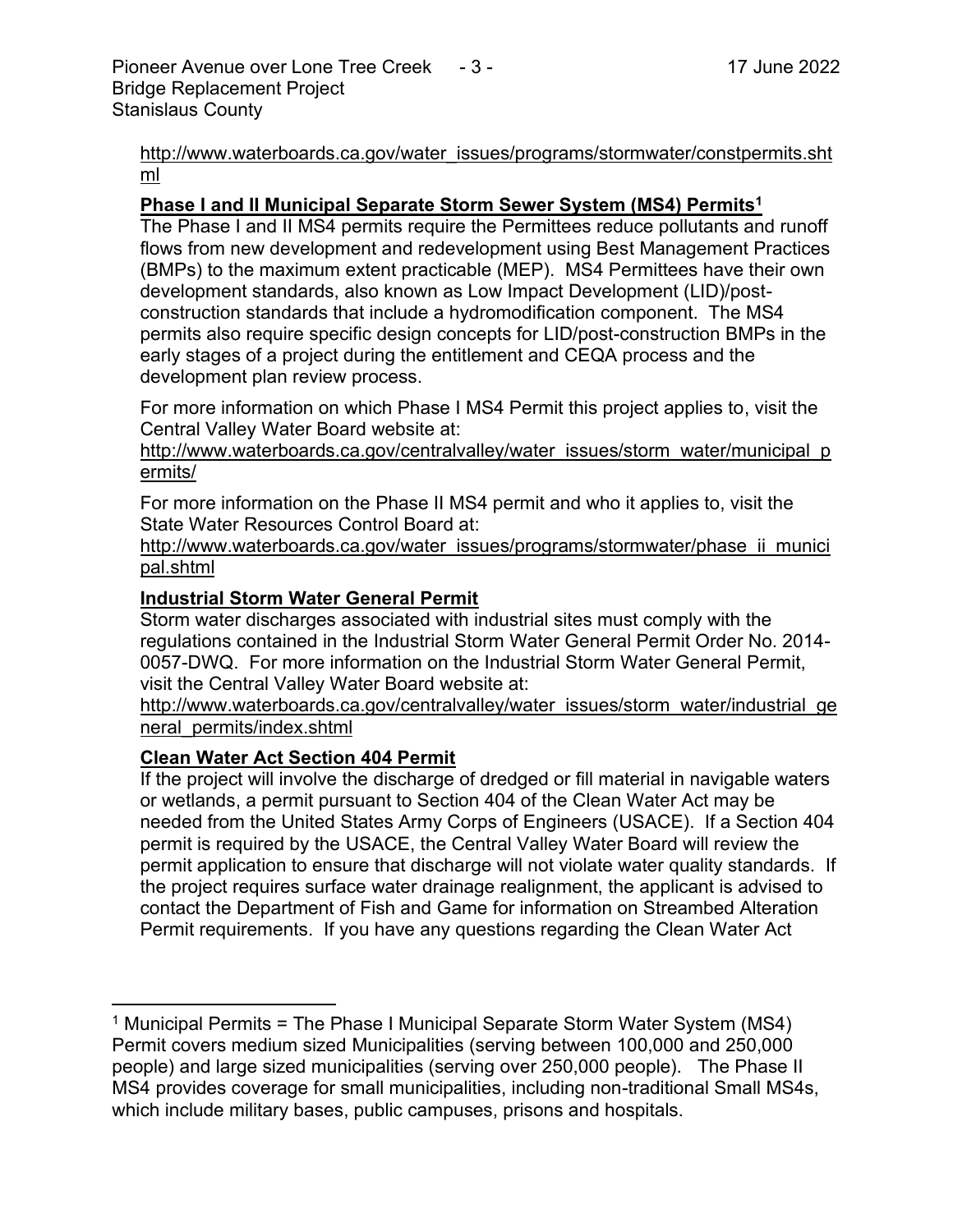Section 404 permits, please contact the Regulatory Division of the Sacramento District of USACE at (916) 557-5250.

# **Clean Water Act Section 401 Permit – Water Quality Certification**

If an USACE permit (e.g., Non-Reporting Nationwide Permit, Nationwide Permit, Letter of Permission, Individual Permit, Regional General Permit, Programmatic General Permit), or any other federal permit (e.g., Section 10 of the Rivers and Harbors Act or Section 9 from the United States Coast Guard), is required for this project due to the disturbance of waters of the United States (such as streams and wetlands), then a Water Quality Certification must be obtained from the Central Valley Water Board prior to initiation of project activities. There are no waivers for 401 Water Quality Certifications. For more information on the Water Quality Certification, visit the Central Valley Water Board website at:

https://www.waterboards.ca.gov/centralvalley/water\_issues/water\_quality\_certificatio n/

# **Waste Discharge Requirements – Discharges to Waters of the State**

If USACE determines that only non-jurisdictional waters of the State (i.e., "nonfederal" waters of the State) are present in the proposed project area, the proposed project may require a Waste Discharge Requirement (WDR) permit to be issued by Central Valley Water Board. Under the California Porter-Cologne Water Quality Control Act, discharges to all waters of the State, including all wetlands and other waters of the State including, but not limited to, isolated wetlands, are subject to State regulation. For more information on the Waste Discharges to Surface Water NPDES Program and WDR processes, visit the Central Valley Water Board website at:https://www.waterboards.ca.gov/centralvalley/water\_issues/waste\_to\_surface\_wat er/

Projects involving excavation or fill activities impacting less than 0.2 acre or 400 linear feet of non-jurisdictional waters of the state and projects involving dredging activities impacting less than 50 cubic yards of non-jurisdictional waters of the state may be eligible for coverage under the State Water Resources Control Board Water Quality Order No. 2004-0004-DWQ (General Order 2004-0004). For more information on the General Order 2004-0004, visit the State Water Resources Control Board website at:

https://www.waterboards.ca.gov/board\_decisions/adopted\_orders/water\_quality/200 4/wqo/wqo2004-0004.pdf

# **Dewatering Permit**

If the proposed project includes construction or groundwater dewatering to be discharged to land, the proponent may apply for coverage under State Water Board General Water Quality Order (Low Threat General Order) 2003-0003 or the Central Valley Water Board's Waiver of Report of Waste Discharge and Waste Discharge Requirements (Low Threat Waiver) R5-2018-0085. Small temporary construction dewatering projects are projects that discharge groundwater to land from excavation activities or dewatering of underground utility vaults. Dischargers seeking coverage